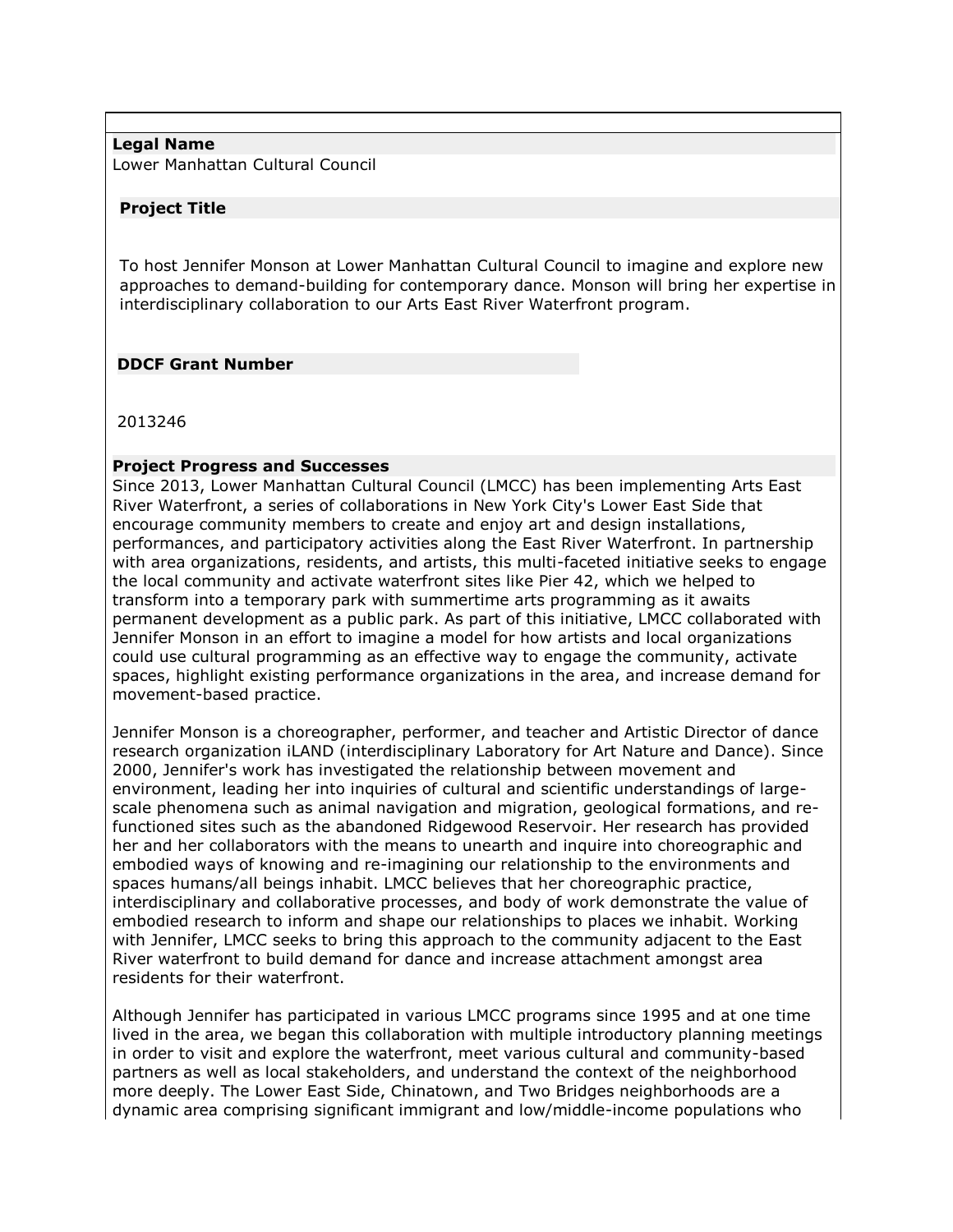have been facing demographic changes as an effect of post 9/11 gentrification trends and have recently been engaged in multi-faceted urban planning discussions related to waterfront resilience investments coming from federal, state, and local sources. Furthermore, despite being a socially and culturally rich community, there is limited awareness of local cultural assets amongst the broader citywide audiences and an increasing feeling that those local assets are under threat of displacement. Cultural actors in the area are also being asked to do more to facilitate or participate in community-wide educational, ecological awareness, and neighborhood development efforts.

After initial meetings to deepen our shared understanding of the community, its history, culture, values, and needs, LMCC and Jennifer shifted our focus to building relationships and understanding of the needs and goals of prospective, future partners in the community. In July 2014, we invited 70+ local cultural and community organizations to participate in three Interdisciplinary Laboratory for Art, Nature, and Dance (iLAND) discovery workshops that centered on the exploration of creative practices in the Lower East Side, Chinatown, and Two Bridges neighborhoods. Invited guests included various practitioners in the area--ranging from arts to science to community organizing, and our goal was to learn about each other's practices, identify connections among these and movement-based practices, and initiate preliminary thinking about the waterfront in relation to the diverse practices (both arts and non-arts) and cultural traditions alive in the community. In order to help guide these conversations, the research opportunities focused on three themes:

1. WANDERING: Most cultures have some tradition of walking whether it is about migration, myth, or spiritual practice. Many walking traditions take us to water. In this twoday workshop, we were able to lead an exploration of participants' personal and cultural practices of walking to consider and discover ways that they might consider accessing the waterfront creatively for pleasure, spiritual renewal, and ecological awareness.

2. WATER: Our neighborhoods and communities have deep, specific, and diverse relationships to our waterfront. We were particularly interested in the cultural practices and histories that are shaped by being on, adjacent to, or near water. In this two-day workshop, we were able to hear more about participants' practices and ideas about water to think about ways to foster new perceptions and understandings of the neighborhood in relationship to the water for future implementation processes.

3. ECOLOGY: As ecological relationships are radically shifting in our city and neighborhoods, it has been increasingly important to recuperate and enliven our relationship to the waterfront through ecological awareness. In this workshop, we were able to draw in community members with scientific and artistic practices to identify potential interdisciplinary approaches to building a robust, creative, and enlivening relationship between our waterfront and our neighborhood.

Through these workshops, LMCC and Jennifer were able to participate in a dialogue with local stakeholders to gain a better understanding of the practices and cultural traditions alive in the area and begin to identify the best way to work with community members to realize a shared vision around the future cultural uses of new public spaces being created on the East River waterfront.

In September 2014, LMCC, Jennifer, and her collaborators at iLAND held a subsequent gathering of participants from the July activities and introduced our proposed thinking about further research and learning opportunities along the East River waterfront. Beyond the grant period, LMCC and Jennifer Monson are developing ideas for how interdisciplinary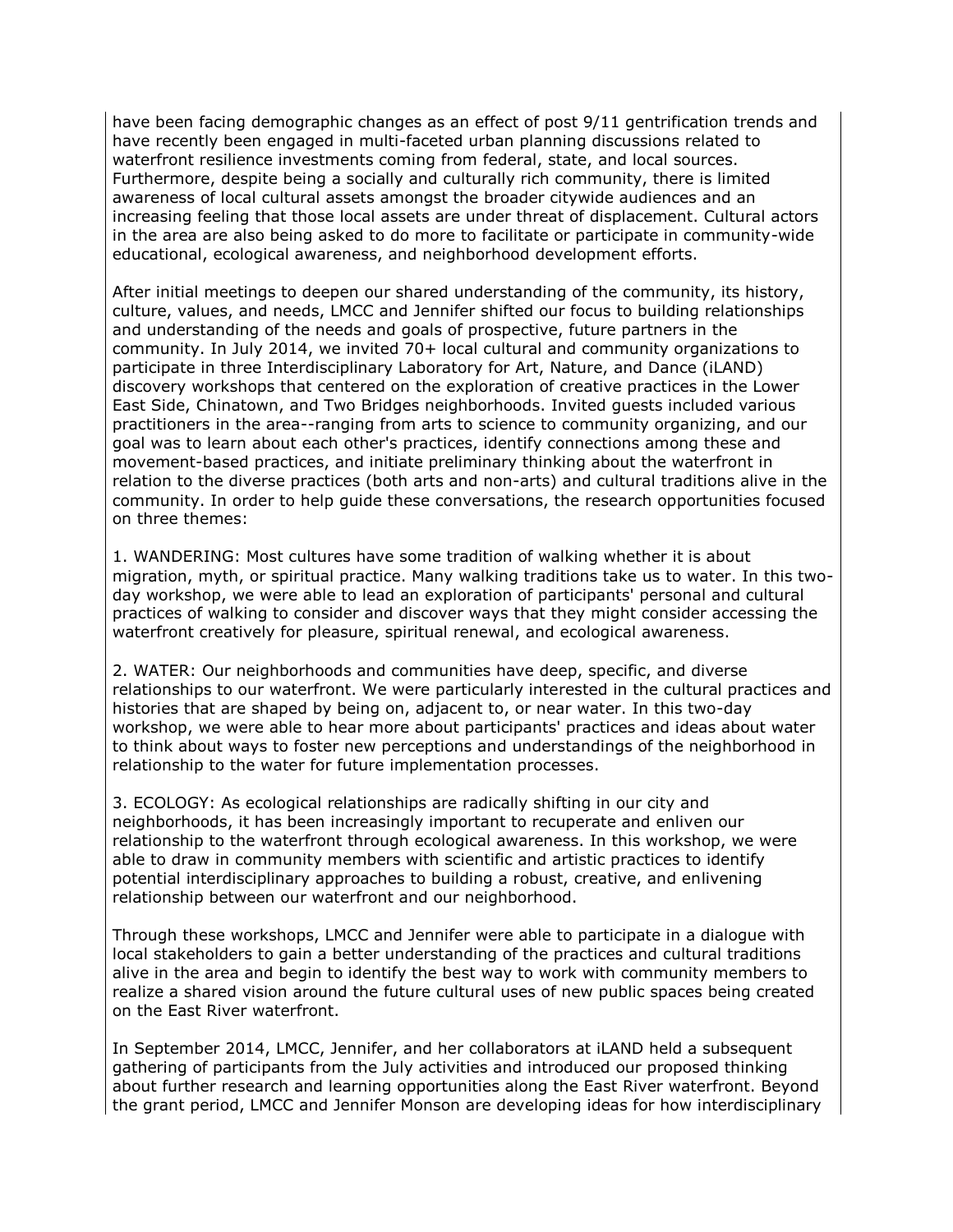groups can re-imagine and expand our individual and collective understanding of our practices. Inspired by iLAND's approach to exploring and developing new interdisciplinary methodologies via sharing process, language, and on-site experience, we believe this research will nurture future collaborations between Jennifer, additional artists, scientists, community organizers, activists, environmentalists, urban designers, architects, and others that integrate creative practice within different fields/disciplines and increase an awareness and understanding of movement-based practices.

### **Challenges / Obstacles / Failures Encountered in the Project**

LMCC and Jennifer Monson recognized our success would be heavily reliant on our ability to connect with local residents and stakeholders and learn about the range of perspectives in the area. This is why we dedicated the first few months of the grant period to conducting personal outreach to LMCC's community-based partners in order to develop a greater understanding of working with local residents and stakeholders and gauge partners' interest in potential opportunities to collaborate with Jennifer and iLAND. This was a specialized and lengthy process and required many ongoing conversations with prospective partners, but through these conversations and broader community workshops, we identified a strategy for continued learning and how to identify the most effective ways to engage local residents' interests, participation, and voices in contemporary arts and cultural activities along the waterfront, which we hope to deploy in future programming. Furthermore, we made it a priority to ensure that the invitations to the July workshops were clear and easy to understand for all prospective attendees. Since we were hoping to engage a diverse group of participants, we believed it was important to present accessible opportunities both to meet with us and share their knowledge, needs, and values and also to explore the complex topic of environmental sustainability as it relates to art and the specific urban context in the Lower East Side, Chinatown, and Two Bridges neighborhoods.

# **What was learned from these that might be of benefit to others?**

For the past five years, LMCC has been adapting our programming to both help strengthen the capacity of artists as well as champion their role in encouraging hands-on participation in neighborhood decision-making. We are so grateful to Jennifer Monson and her iLAND collaborators for facilitating such a thoughtful approach to developing an in-depth understanding of the Lower East Side, Chinatown, and Two Bridges neighborhoods and their relationship to the waterfront. Our conversations to date have reinforced our belief that this has great potential to be a successful and innovative way to build demand for movement based practices and foster civic engagement. As many communities seek opportunities to improve equity and connectedness among their residents, we believe both our research and subsequent implementation approaches may help local stakeholders in some communities overcome not only the fatigue they may feel after years of complex planning processes but also the shortfalls of traditional urban planning/development approaches, which may inadvertently omit or feel inaccessible to immigrant and low/middle-income communities.

**Links to relevant website(s) and/or project publications, reports, etc.** www.lmcc.net/program/arts-east-river-waterfront/ www.ilandart.org